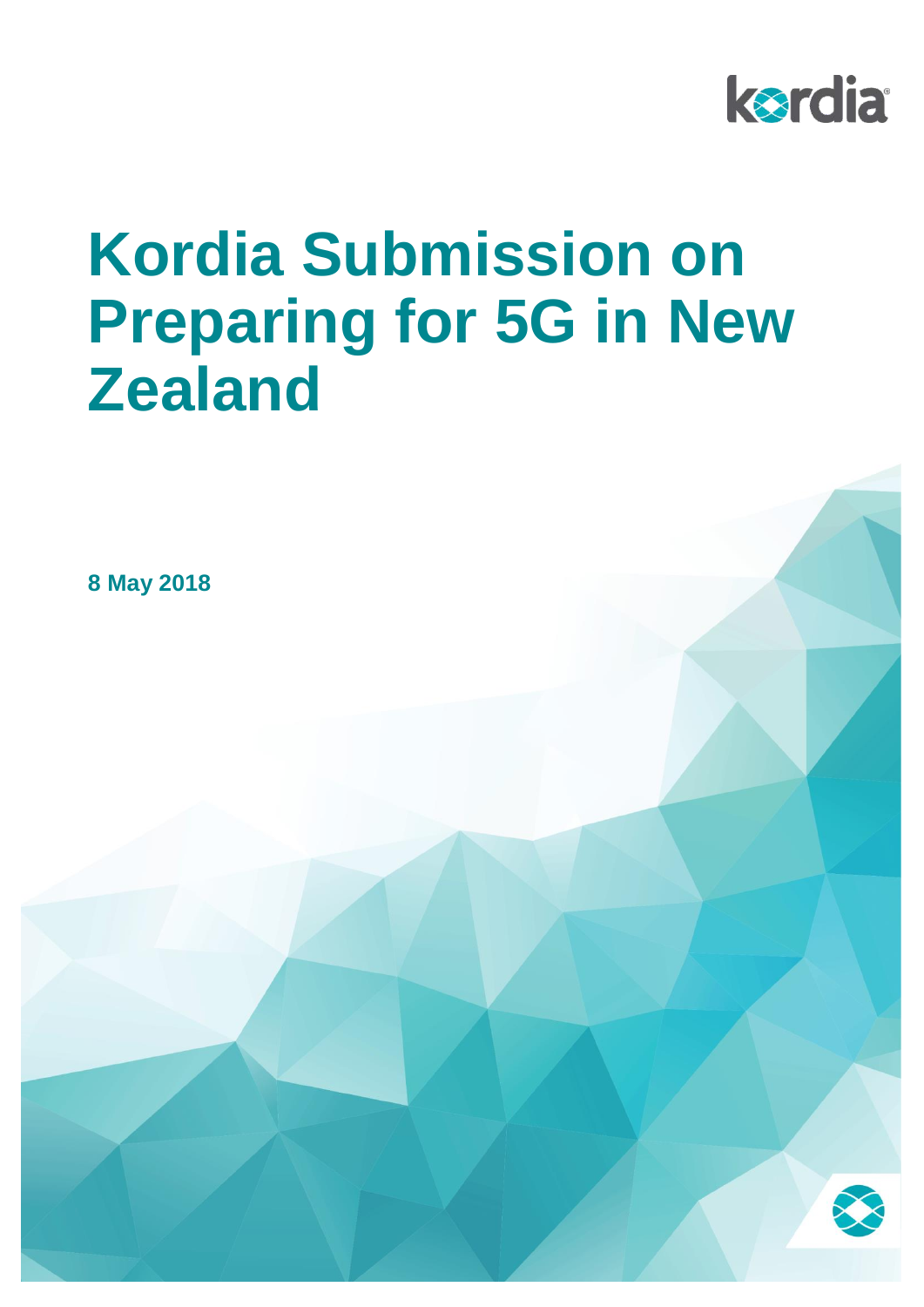# **Table of Contents**

| $\label{eq:interpolation} \text{Introduction}.\textcolor{red}{\textbf{1}+\textbf{1}}\text{matrix} \textcolor{red}{\textbf{1}+\textbf{1}}\text{matrix} \textcolor{red}{\textbf{1}+\textbf{1}}\text{matrix} \textcolor{red}{\textbf{1}+\textbf{1}}\text{matrix} \textcolor{red}{\textbf{1}+\textbf{1}}\text{matrix} \textcolor{red}{\textbf{1}+\textbf{1}}\text{matrix} \textcolor{red}{\textbf{1}+\textbf{1}}\text{matrix} \textcolor{red}{\textbf{1}+\textbf{1}}\text{matrix} \textcolor{red}{\textbf{1}+\textbf{1}}\text{matrix}$ |
|------------------------------------------------------------------------------------------------------------------------------------------------------------------------------------------------------------------------------------------------------------------------------------------------------------------------------------------------------------------------------------------------------------------------------------------------------------------------------------------------------------------------------------|
|                                                                                                                                                                                                                                                                                                                                                                                                                                                                                                                                    |



KORDIA®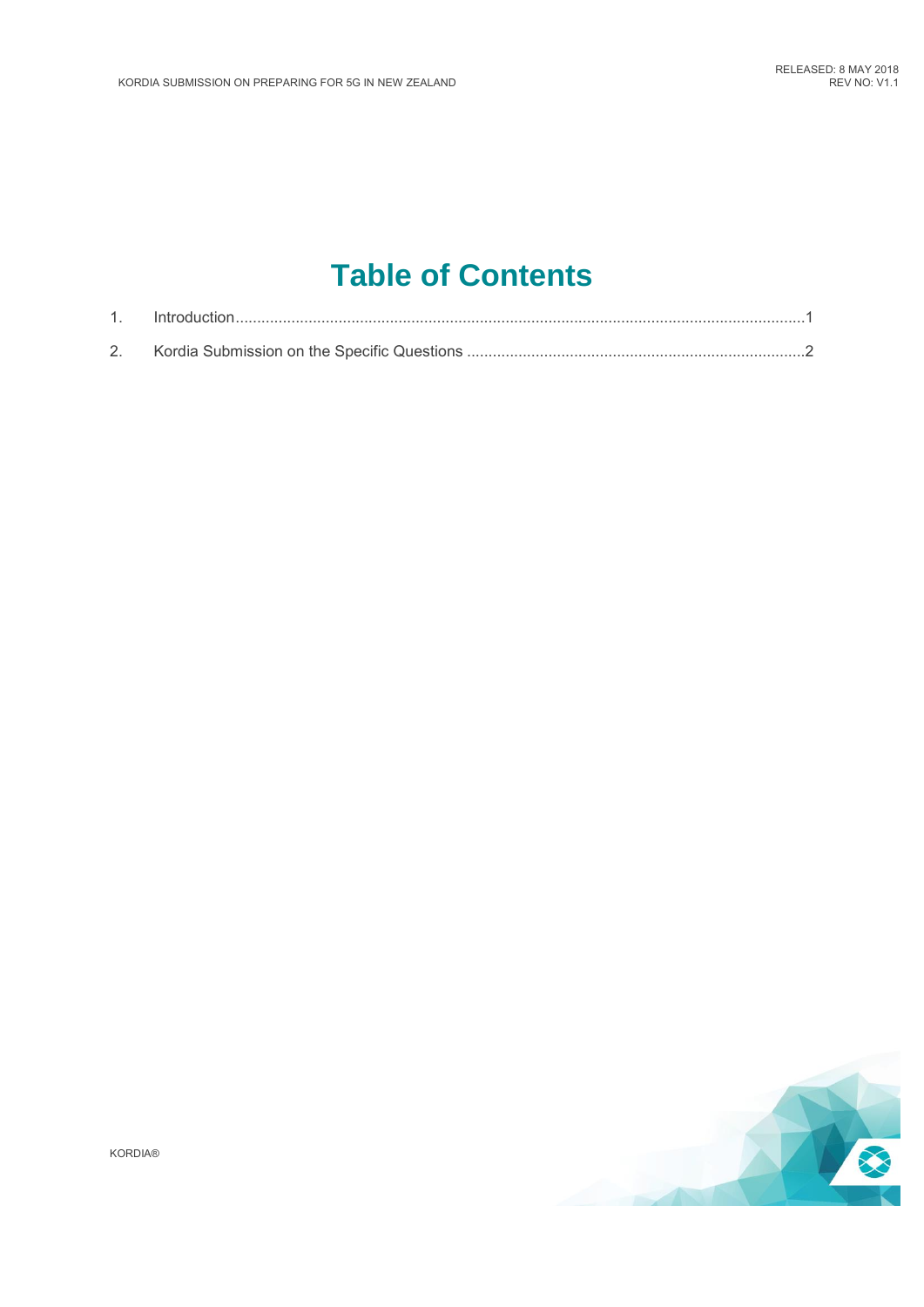# <span id="page-2-0"></span>**1. Introduction**

Kordia would like to thank the Ministry for the opportunity to submit on the *Preparing for 5G in New Zealand Discussion Document.*

Kordia agrees that 5G is an important technology for New Zealand. While we acknowledge that spectrum should be allocated for uses including 5G we do not believe that all spectrum should be so allocated.

While 5G is an important new technology, there are numerous other important technologies currently using the radio spectrum and the standardisation of 5G must not jeopardise nor compromise such other technologies. Also the spectrum should not be dimensioned in a manner that forecloses its use for new technologies, as that would stifle innovation.

Kordia has actively deployed services in the 3.5 GHz band for many years. Our customers include key New Zealand infrastructure and primary industry providers. These customers require Kordia to provide managed services with prioritised low latency traffic components. Our contracts with such customers are long term through to the expiry of our current management rights in 2022, and there is an expectation that the services will be required long-term.

In assessing ongoing use of the 3.5 GHz band we are focused on the outcome of providing suitable managed services to our customers by whatever means is the best commercial solution, and this does not necessarily mean we have to have to achieve this by building our own network for these managed services.

There is no commercial service currently available nationwide that provides the high performance managed services that Kordia provides to its customers in the 3.5 GHz spectrum.

Kordia would only consider reviewing its ownership of the 3.5 GHz spectrum if Kordia was certain that a viable alternative to its current managed service product suite was available on 5G or alternative technologies, and there is appropriate compensation to meet spectrum, transition and incremental costs.

Any viable alternatives that could be made available to Kordia to meet our end customer needs have to be available for ongoing use, and not a temporarily available service that is withdrawn once our management rights expire in 2022.

As a more general point, we wish to stress that allocation of spectrum suitable for 5G use should be as neutral as possible: it should not be targeted or dimensioned in a way that favours current the mobile network operators or that is limited to 5G technology only. This would limit innovation and investment at a regional and broader level for New Zealand and would not be in the long term interests of end users.

Contact details for our submission are below:

Aaron Olphert Chief Digital Officer Email: Aaron.olphert@kordia.co.nz

We would be happy to meet with the Ministry to discuss our submission further.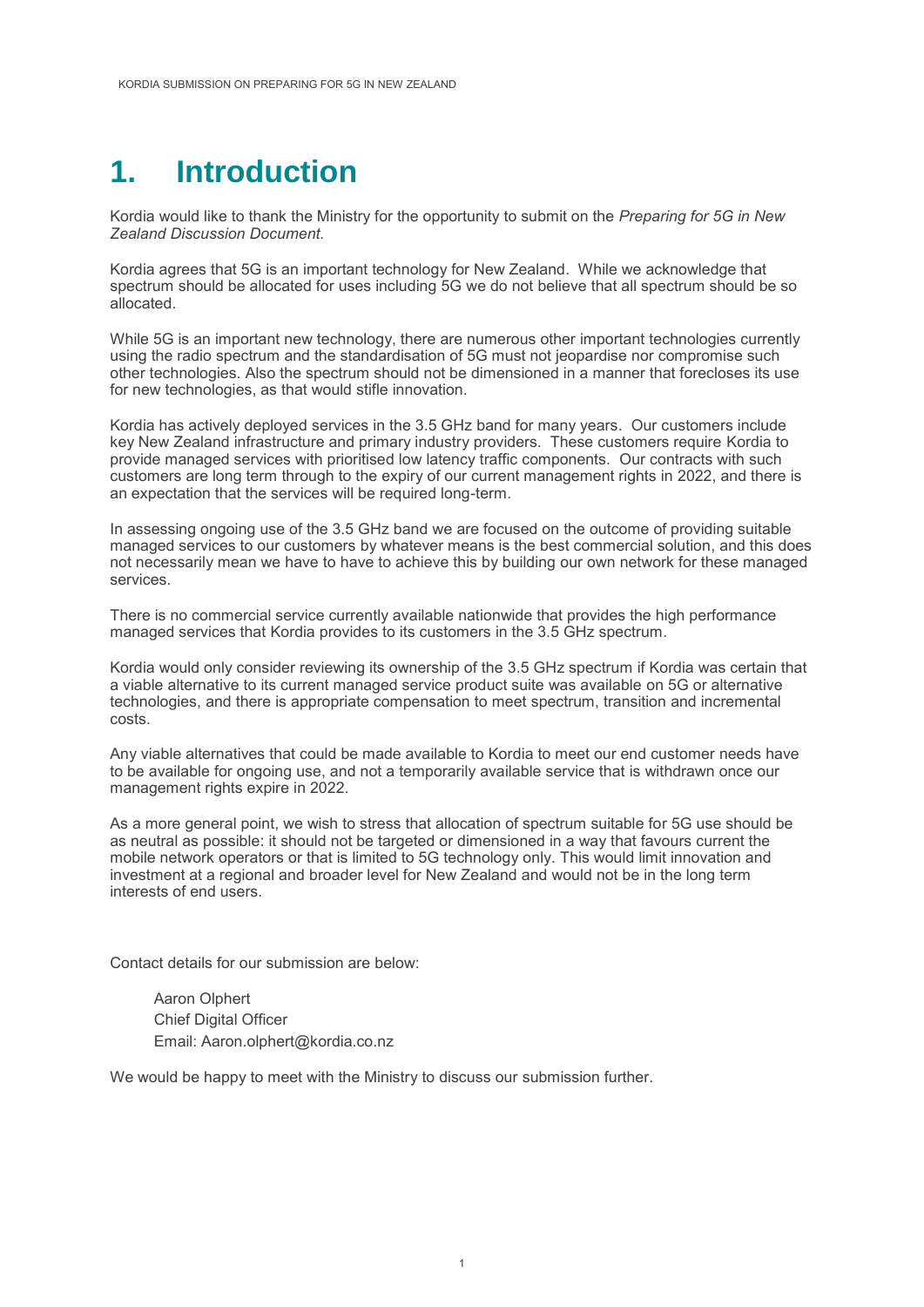# <span id="page-3-0"></span>**2. Kordia Submission on the Specific Questions**

# **1. INTRODUCTION**

#### **1.2 What will 5G be used for?**

*1) What are the likely uses for 5G in New Zealand initially and in the longer term?*

*Kordia submission:*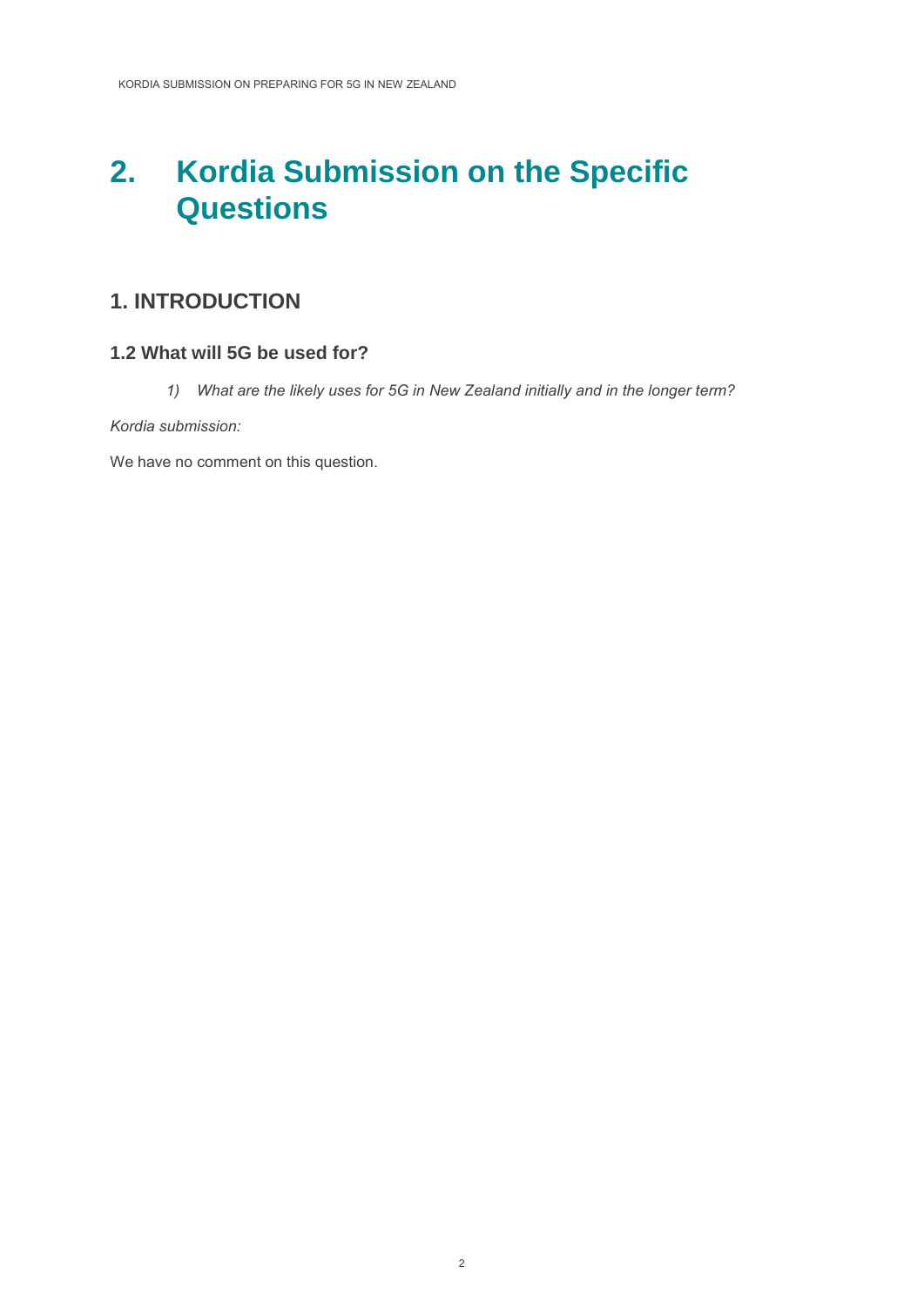### **2 REGULATORY CONSIDERATIONS FOR 5G IN NEW ZEALAND**

#### **2.1 Network Competition**

*2) Do you consider competition should be encouraged at the infrastructure level or purely at the retail level for 5G? Why?*

#### *Kordia submission:*

5G services should be made available as a commercially viable wholesale product which allows retail service providers to compete with adequate margin against the 5G mobile operator's own retail products and which enables innovators to use 5G as an input into future services.

#### **2.2 Other Regulatory Issues**

*3) What regulatory issues need to be considered from a 5G perspective in New Zealand?*

#### *Kordia submission:*

Kordia makes no comment on this question.

*4) What aspects of these regulatory issues are most significant for 5G?*

#### *Kordia submission:*

Kordia makes no comment on this question.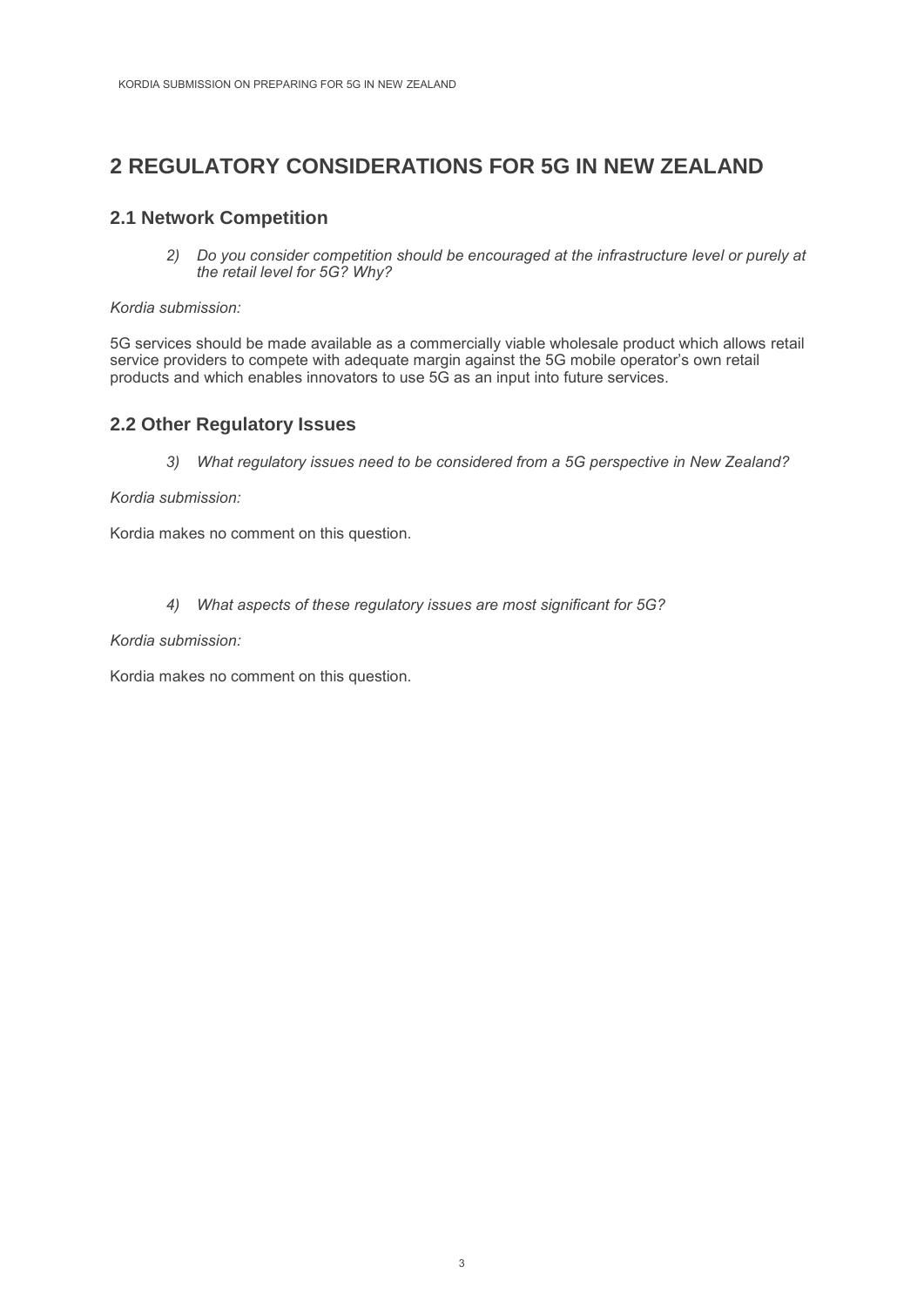# **3 POSSIBLE FREQUENCY BANDS FOR 5G**

#### **3.1 3.5 GHz Band**

*5) Do you agree that the 3.5 GHz band is the top priority for allocation for 5G?*

#### *Kordia submission:*

We accept that the 3.5 GHz band is likely to be a candidate band for initial deployments of 5G, while existing cellular bands are still used for 3G and 4G.

However, we disagree with the Ministry's comments in the discussion document that there is little or no use of the current 3.5 GHz band and the implication that there is a reluctance amongst incumbent operators to change to TDD.

Kordia currently has actively deployed services in the 3.5 GHz band and we have long term contracts out to 2022 with customers who provide New Zealand with vital utilities and services.

The 3.5GHz band is also the main one for cost effective managed wireless connectivity solutions due to the vast array of vendor products available globally.

Kordia has already deployed TDD services in this band and we were willing to help reconfigure the band to TDD.

Kordia would not wish to relinquish its interests in the 3.5GHz spectrum unless there was a viable commercial alternative available for Kordia's managed service customers prior to 2022 and the spectrum, transition and incremental (to existing) costs were compensated.

*6) Do you have any comments on reallocating 3587 to 3690 MHz for 5G?*

#### *Kordia submission:*

We agree that it is sensible to reallocate 3587 to 3690 MHz for 5G and related technologies, on the basis that this radio licence band is all but unused, and providing that there is spectrum available for the sole satellite operator in this band to relocate to.

#### **3.2 26 GHz Band**

*7) Do you agree that the 26 GHz band is a high priority for allocation to 5G in New Zealand?*

#### *Kordia submission:*

We agree that the 26 GHz band is a good band for 5G deployments, based on the large amount of spectrum available for very high bandwidth services. We make no comment on the priority of this band.

*8) Would this band be of interest to your organization for trials for 5G services in New Zealand?*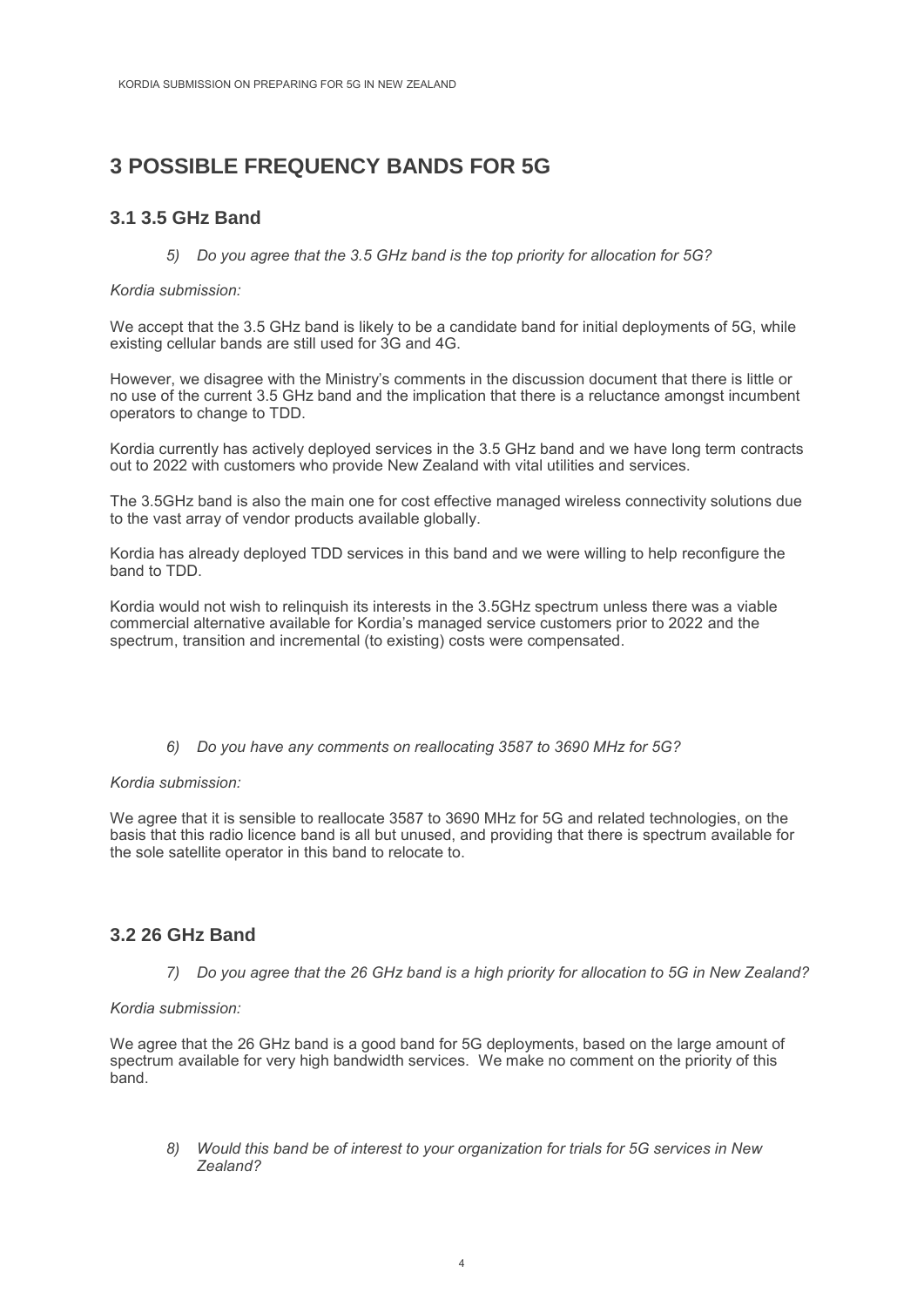#### *Kordia submission:*

We would be interested in keeping a watching brief on any trials that are being undertaken and we would assess at the time whether these would be of interest to Kordia.

#### **3.3 Other Extremely High Frequency Bands**

*9) Do you agree that the 31.8 to 33.4 GHz, 40.5 to 42.5 GHz and 42.5 to 43.5 GHz bands are a low priority for allocation to 5G in New Zealand?*

#### *Kordia submission:*

We have no comment on this question.

*10) When do you think equipment is likely to become available in the bands identified in Q9?*

#### *Kordia submission:*

We have no comment on this question.

*11) Do you have any comment on the possible allocation of 27.5 to 29.5 GHz to IMT?*

*Kordia submission:*

We have no comment on this question.

#### **3.4.1 1400 MHz Band**

*12) Is there demand for alternative uses other than IMT of the 1400 MHz band? If so, what uses?*

#### *Kordia submission:*

We have no comment on this question, other than to note that DAB should not be allocated in the 1400 MHz band.

*13) When is the demand likely to require consideration of reallocation of the 1400 MHz band for IMT, if at all?*

*Kordia submission:*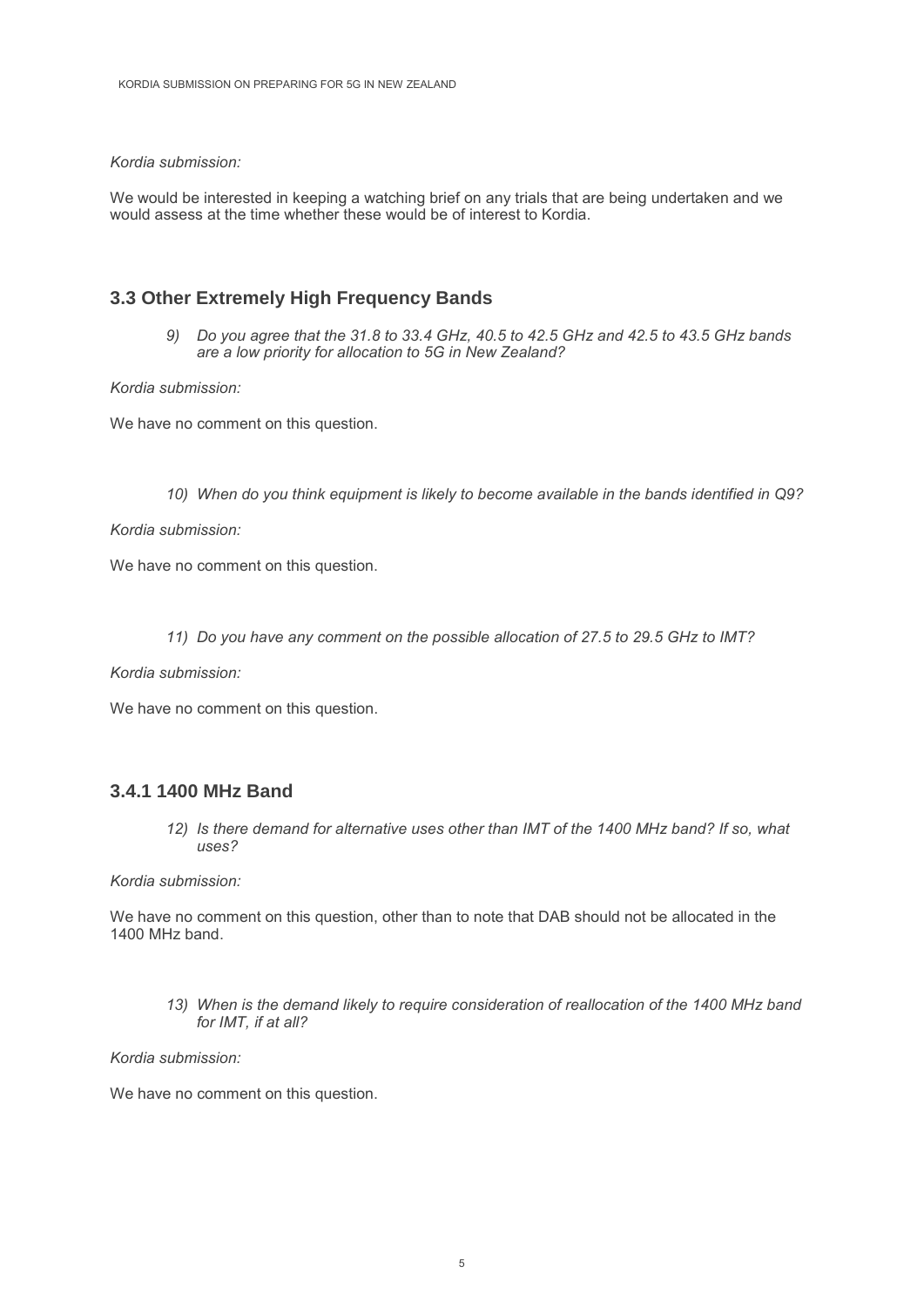#### **3.4.2 600 MHz Band**

#### *14) Is there a need for more sub 1 GHz spectrum for IMT/5G?*

#### *Kordia submission:*

The three questions raised by the Ministry relating to the 600 MHz band do not address the initial issue of whether or not the 600 MHz band should be allocated to 5G.

The Discussion Paper infers that it has been automatically assumed that 600 MHz will be used for 5G, if it is required.

The need for more sub-1 GHz spectrum for 5G is not clear. Indeed, the allocation of 600 MHz to IMT at WRC-15 was only supported by the USA and a handful of small countries. This is clearly not broad support worldwide, noting that the USA has fewer mobile subscribers than China or India, and not many more subscribers than countries like Brazil, Russia and Indonesia.

In comparison, the 600 MHz band is actively used for DTT in many countries. More critically, there are no other spectrum bands allocated for DTT in most countries, and specifically in New Zealand. 500 to 700 MHz is the only option. Existing Freeview receivers do not support VHF Band III spectrum and this has been allocated to non-television applications.

Digital television broadcasters currently have theoretical access to approximately 180 MHz of spectrum for DTT from 510 to 686 MHz, but the mobile network operators already have at least 650+ MHz of spectrum below 4 GHz specifically allocated to IMT. Based on the Ministry's proposal in the discussion document this will increase to 900+ MHz. While IMT and 5G is an important technology, it should not get all of the spectrum.

The 600 MHz band should not be allocated to 5G.

#### *15) If so, how should we deal with radio microphones in the 600 MHz band?*

#### *Kordia submission:*

The 600 MHz band should not be allocated to 5G, and therefore radio microphones can stay with their GUSLs in the 500 and 600 MHz bands.

*16) When is the demand likely to require reallocation of the 600 MHz band to IMT, if at all?*

#### *Kordia submission:*

The 600 MHz band should not be allocated to 5G whether or not there is demand. Television broadcasters need access to the sole band allocated to DTT in New Zealand.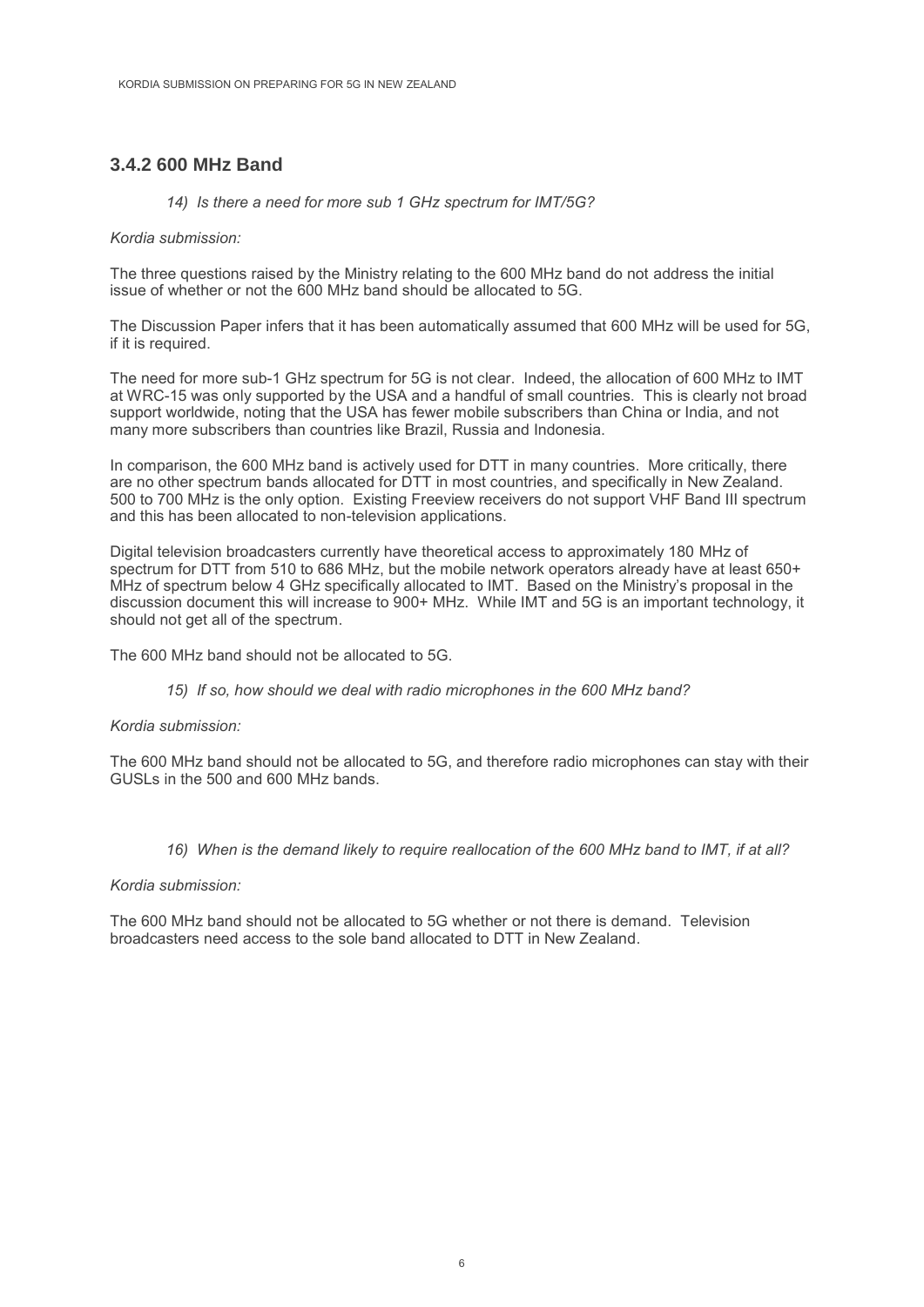# **4 SPECTRUM ALLOCATION**

#### **4.1 Allocation Methodology**

*17) Which allocation methodology should be used for allocating spectrum bands identified for use with 5G? Why?*

#### *Kordia submission:*

Spectrum should generally be allocated by auction. However, we recommend that a subset of the replanned 3.5 GHz TDD band is identified for existing active 3.5 GHz broadband wireless providers, and allocated at a fixed price to those providers and taking in account their investments to date. The broadband wireless spectrum could have conditions that the operators must not use it to provide cellular mobile services, to ensure that the 5G mobile operators' spectrum is not undermined.

*18) Should different allocation mechanisms be used for rights for regional providers and national providers? Why?*

#### *Kordia submission:*

There should be different allocation mechanisms, but not for regional vs national providers. Rather there should be different allocation mechanisms for existing broadband wireless providers in the 3.5 GHz band (whether national or regional) and for 5G national mobile providers. Kordia as a national fixed broadband provider would require access to 3.5 GHz spectrum across New Zealand in a similar manner to our existing management right and not have to fight over regional spectrum parks.

#### **4.2 Implementation Requirements**

*19) Should deployment of 5G technology be specified for some or all bands? If not, why not?*

#### *Kordia submission:*

The Ministry has traditionally been technology neutral, and the frequency bands discussed in this document should be technology neutral wherever there is the real possibility of other non-IMT uses. The spectrum should not be dimensioned in a manner which forecloses its use for new technologies (either within the IMT framework or outside it) as that would stifle innovation. Similarly, dimensioning should not favour the current national mobile network operators.

*20) What implementation requirements should be specified and how should these be expressed? – time, extent, etc –*

#### *Kordia submission:*

Suitable implementation requirements should be applied to all bands discussed in this document to ensure that the spectrum does not remain unused. However, these requirements should not demand a rapid rollout, given the new technologies being discussed and/or the difficulty of providing significant area or remote coverage at these higher frequencies.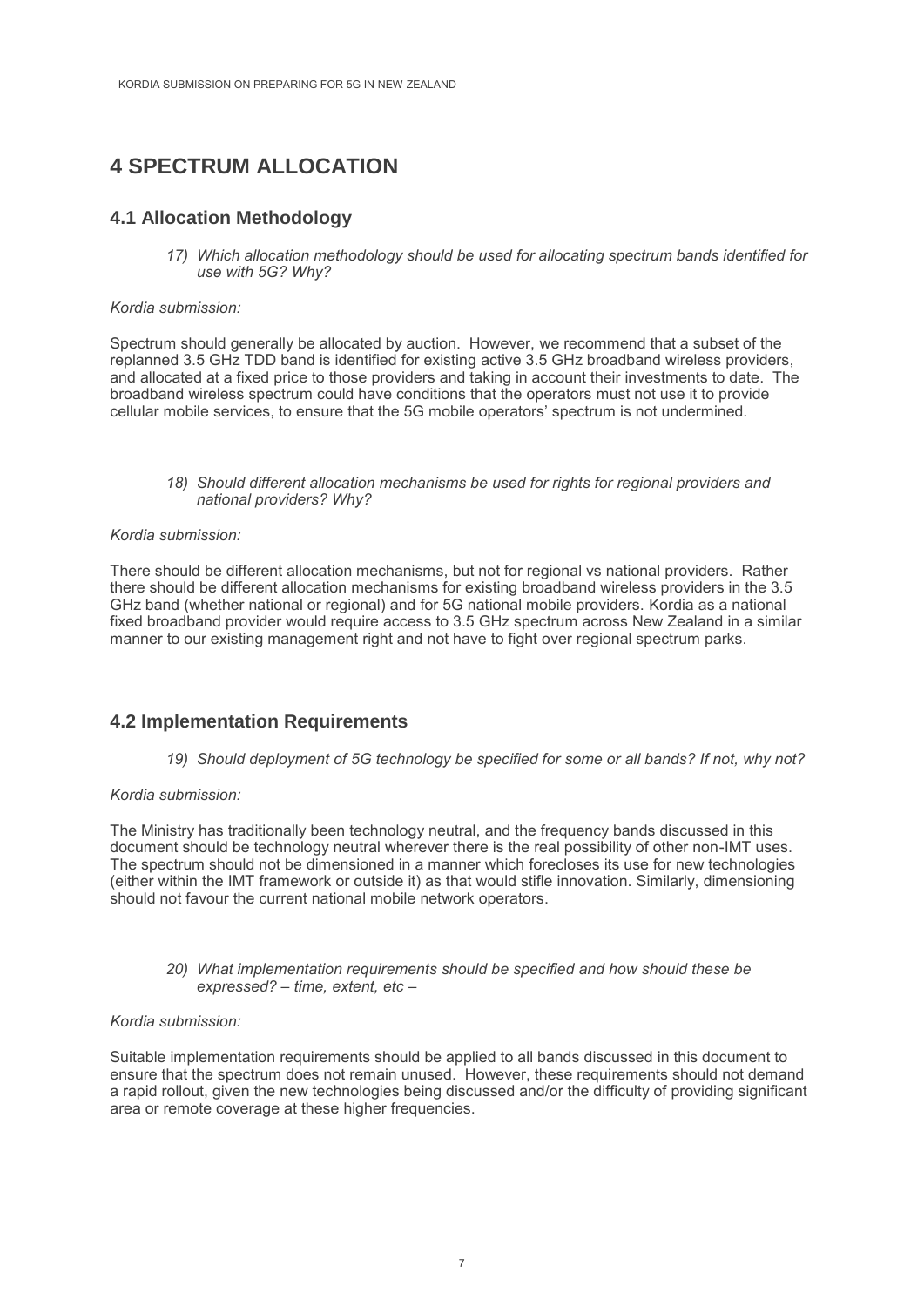*21) What should be the consequence of non-implementation – lose spectrum, additional payment, other*

#### *Kordia submission:*

Loss of spectrum would be the most effective consequence of non-implementation.

*22) Should the implementation requirements be different for regional and national providers? What should these be and why?*

#### *Kordia submission:*

We require clarification as to whether "regional providers" means existing regional providers in the 3.5 GHz band using the Crown's FDD spectrum, and whether "national providers" means providers of new national 5G services.

If this is the correct interpretation, then there should be different implementation requirements. Regional providers already have networks built and the new licences should require this existing coverage to be largely maintained (albeit perhaps using new duplex methods). National providers will be building new 5G networks so some implementation requirements will be necessary to ensure a network is actually built.

#### **4.3 Acquisition Limits**

*23) Should acquisition limits be imposed on 5G bands? If so, what should these be and why?*

*Kordia submission:*

Yes.

*24) Should acquisition limits be imposed for regional providers? If so, what should these be and why?*

*Kordia submission:*

As per question 22, if regional providers means existing regional providers in the 3.5 GHz band using the Crown's FDD spectrum the acquisition limits could be imposed for regional providers equal to their existing holdings (or a pro-rata amount if there is more or less new spectrum available).

#### **4.4 Duration of Allocated Rights**

*25) What term should be used for management rights suitable for 5G? Why?*

*Kordia submission:*

15 years.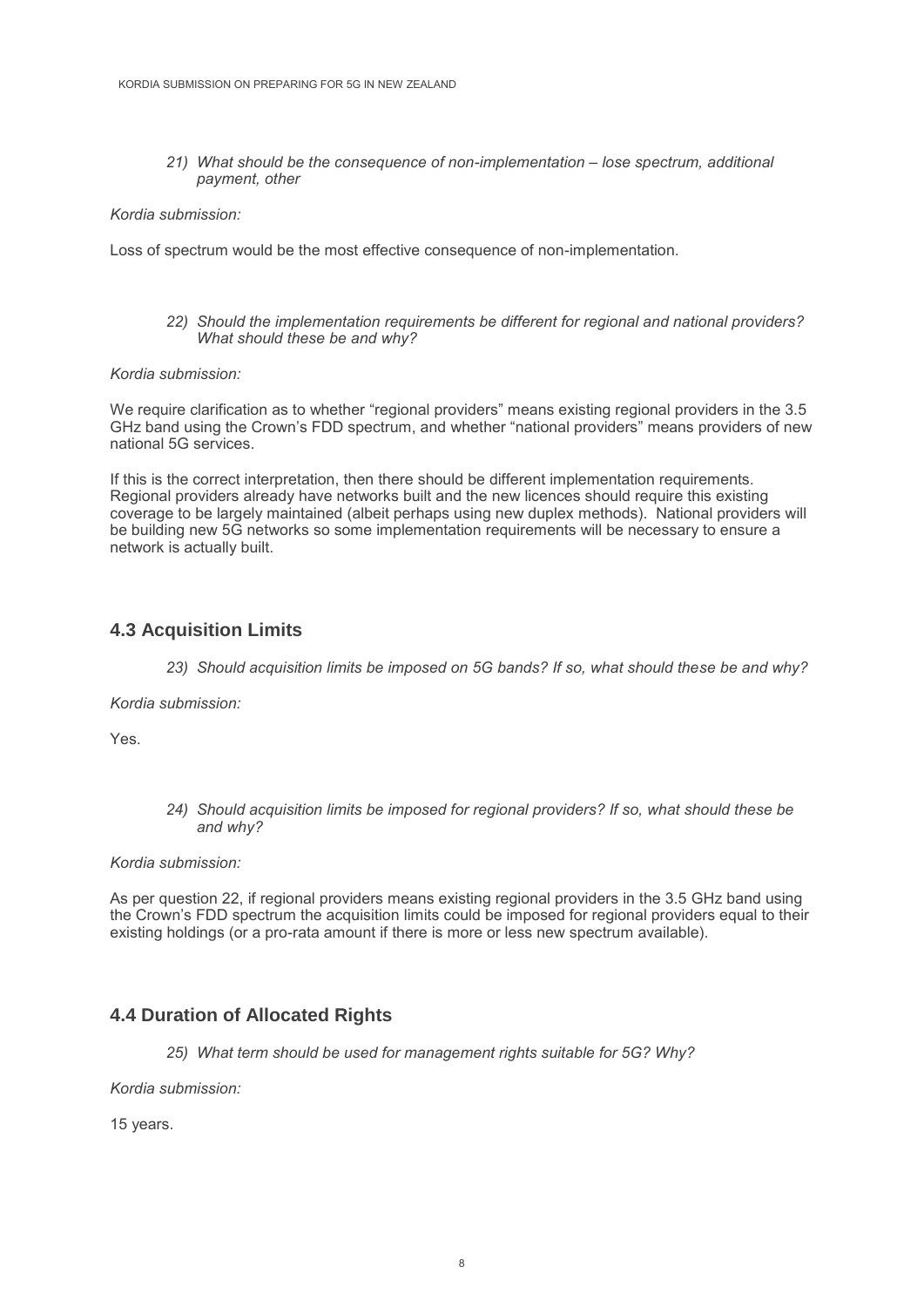### **5 MANAGEMENT RIGHTS FOR 5G**

#### **5.1 Band Planning**

*26) Should the 5G bands be replanned as TDD bands or some bands or parts of bands be retained as FDD? Why?*

#### *Kordia submission:*

Technologies such as broadband wireless have for some time moved to TDD modes, and cellular technologies are now following this change. The bands discussed in this document should be technology neutral, and not described as "5G bands". On the basis that draft 5G standards favour TDD and related technologies such as broadband wireless use TDD, the bands discussed in this document should be planned as TDD.

#### **5.2 Bandwidth**

*27) What bandwidth should be used as the basis for allocation? Why?*

*Kordia submission:*

5 or 10 MHz.

#### **5.3 Out of Band Emissions**

*28) What out of band emission limits should apply to management rights when first created for allocation? Why?*

#### *Kordia submission:*

Out of band emission limits should generally be set to the maximum realistically anticipated transmission bandwidth for each available band (not necessarily the maximum possible bandwidth). This will avoid the need for uncertainty caused by post-auction negotiations.

*29) Should out of band emission limits be different if the band is technology neutral? If so, what out of band emission limits should be applied?*

#### *Kordia submission:*

As discussed in question 19, we recommend that frequency bands discussed in this document should be technology neutral wherever there is the real possibility of other non-IMT uses. Out of band emission limits in technology neutral bands should be out of band emission specifications and the maximum realistically anticipated transmission bandwidth for the various technologies available in these bands.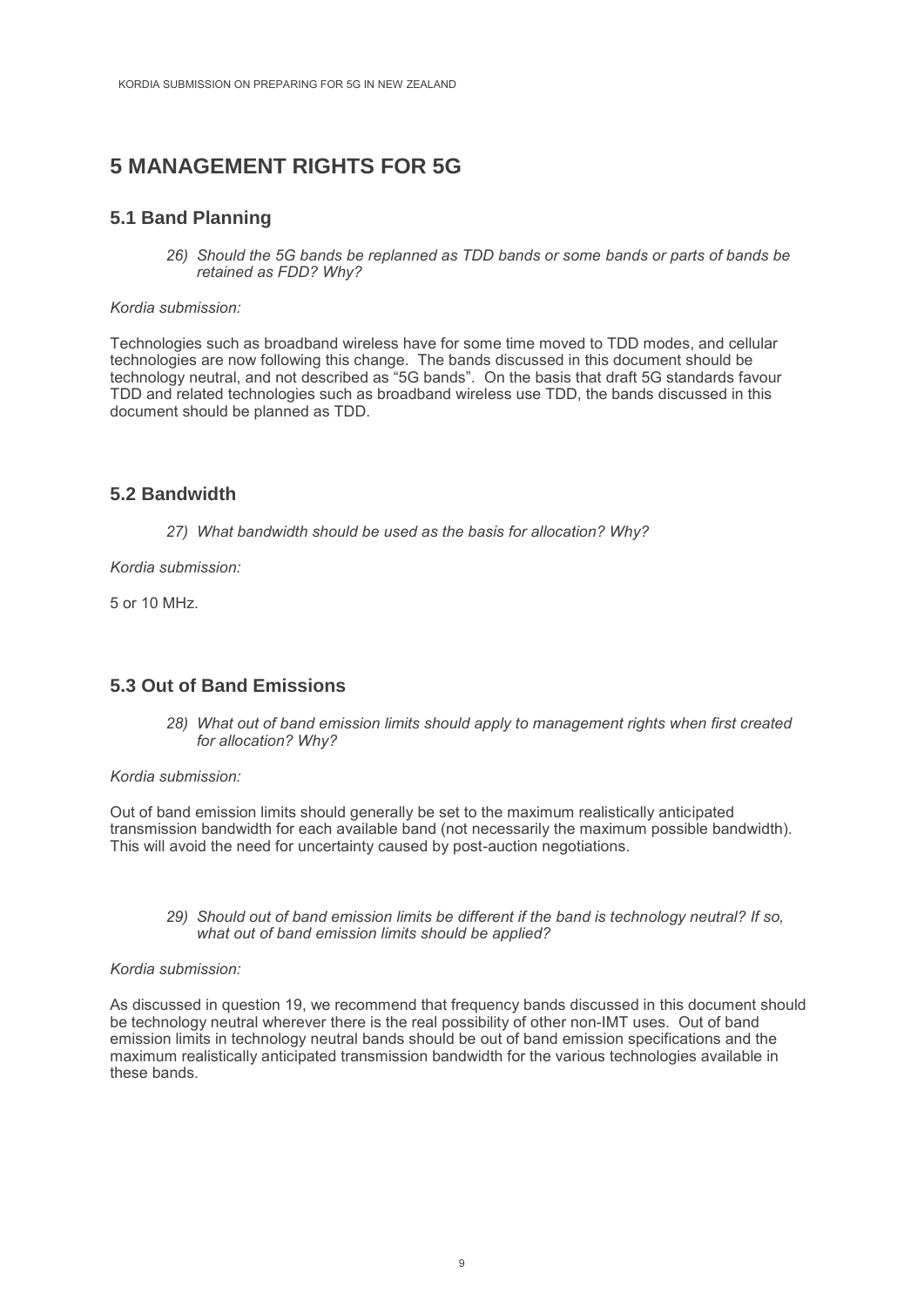#### **5.4 Interference Between TDD Networks**

*30) How should interference between adjacent frequency 5G TDD networks be managed? Should this be the same for all frequency bands?*

#### *Kordia submission:*

A fixed guard band should be retained between adjacent TDD networks. Synchronisation of adjacent TDD networks may overly restrict management right holders' network flexibility.

A previous spectrum auction included a provision that a fixed guard band (e.g. 5 MHz) is included in each operator's spectrum allocation, and that this guard band could be reduced or removed altogether if there is mutual agreement between adjacent rights holders. While this provides flexibility, the prospect of a relatively small amount of additional spectrum may not be much practical value given the fixed and limited bandwidth options available in most technologies.

#### *31) How should interference between different technologies within the same band be managed, if bands are technology neutral?*

#### *Kordia submission:*

As described in question 30 above, a fixed guard band should be retained between adjacent TDD networks regardless of technology.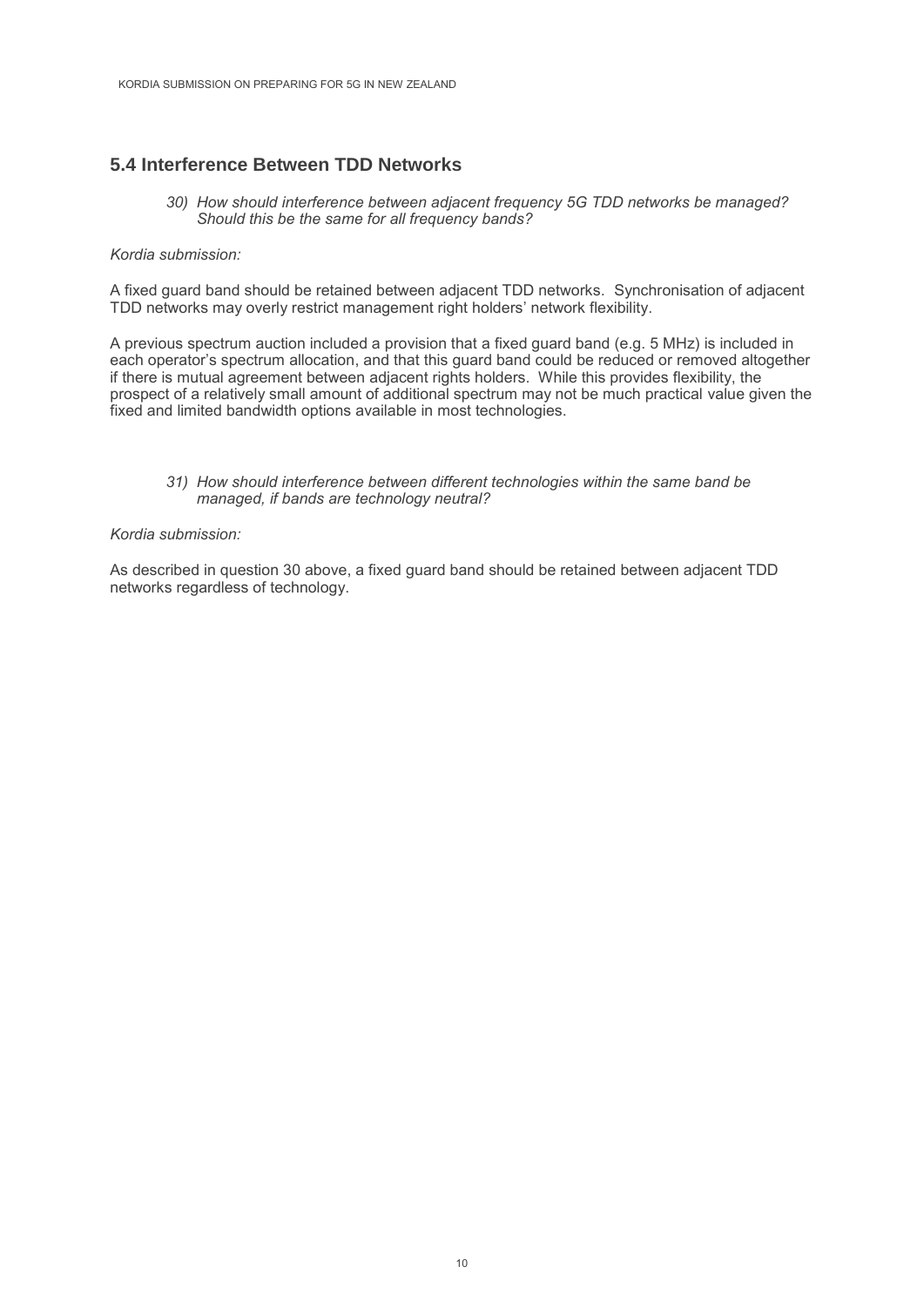# **6 ACCESS TO SPECTRUM FOR REGIONAL PROVIDERS**

*32) Should regional uses be provided for in the 3.5 GHz band plan? Why?*

#### *Kordia submission:*

The discussion document states:

*Regional wireless broadband providers operate in the 3.5 GHz band. When the Crown management rights in this band expire, these regional providers have a legitimate expectation they will be able to continue to operate a service.*

Why are regional wireless broadband providers recognised as having a legitimate expectation of continuation of service, yet national wireless broadband providers who have also been actively using 3.5 GHz spectrum are not similarly recognised as having a legitimate expectation of continuation of spectrum? There is no difference between the two groups. As described in question 6, Kordia has actively deployed TDD services in the 3.5 GHz band with long term contracts with utilities out to 2022, with an expectation from customers that the services will be available long term (for various reasons, including both network and network-operator diversity) and with the legitimate expectation that spectrum will continue to be available for such services.

If regional wireless broadband providers are provided for in any way in the 3.5 GHz band, then national wireless broadband providers must also be accommodated.

*33) If allowed in the 3.5 GHz band, how could this be managed or facilitated?*

#### *Kordia submission:*

We recommend that a subset of the replanned 3.5 GHz TDD band is identified for existing 3.5 GHz regional and national broadband wireless providers (and if this is not sufficient to meet existing uses, additional and technically appropriate spectrum should be allocated elsewhere). This spectrum should be allocated at a fixed price to the existing 3.5 GHz broadband wireless providers, taking in account their investments to date. The broadband wireless spectrum could have conditions that the operators must not use it to provide mobile services, to ensure that the 5G mobile operators' spectrum is not undermined.

#### *34) Which alternative bands may be suitable for regional allocation? Why?*

#### *Kordia submission:*

None of the bands suggested seem appropriate – the 25 MHz unused portion of the 2.3 GHz band is insufficient.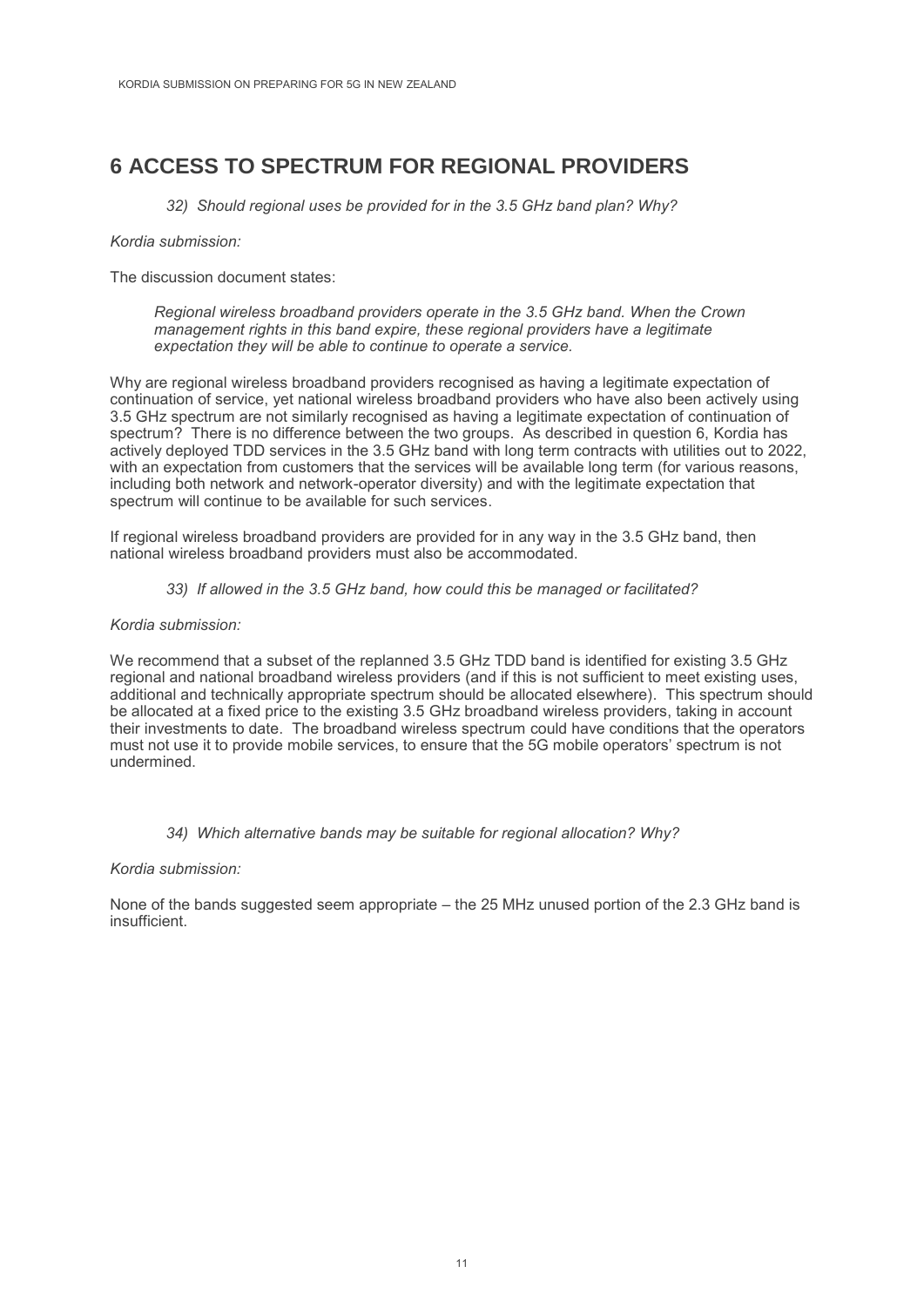# **7 TIMING**

#### **7.1 3.5 GHz Band**

*35) Is early access to the 3.5 GHz band required for roll out of 5G networks prior to the expiry of existing rights in 2022? If so, why?*

#### *Kordia submission:*

We do not agree that early access to the 3.5 GHz band should be provided, unless the issues with existing uses in that spectrum are sorted out first.

#### *36) How could early access to the 3.5 GHz band be achieved?*

#### *Kordia submission:*

We have actively deployed services in the 3.5 GHz band for many years and Kordia has long term contracts out to 2022 with significant utilities that need managed services with prioritised low latency traffic components. There is also an expectation of ongoing use. We need to honour these contracts out to 2022 and to provide early access to the 3.5 GHz band we would need to have a suitable managed service available from other providers. Any such service needs to be available for long term contracts beyond 2022, rather than only a temporarily available service that is withdrawn once our management rights expire in 2022.

There is not any commercial service currently available nationwide that provides the high performance managed services that we are providing our customers. Additionally, some Kordia customers also use lower performance services as a diverse network path for reliability. Any managed service Kordia uses for these customers in future must be separate from their existing diverse services. Kordia would need to be compensated for transition costs and any commercial impacts.

*37) Should the government be involved in early access arrangements for the 3.5 GHz band?*

#### *Kordia submission:*

We recommend that the Government is involved in any early access arrangements, provided the issues with existing uses in the band are sorted out first. This will be simpler, fairer and cleaner for all parties.

#### **7.2 26 GHz Band**

*38) Is early access to the 26 GHz band required for roll out of 5G networks prior to the expiry of existing rights in 2022? If so, why?*

#### *Kordia submission:*